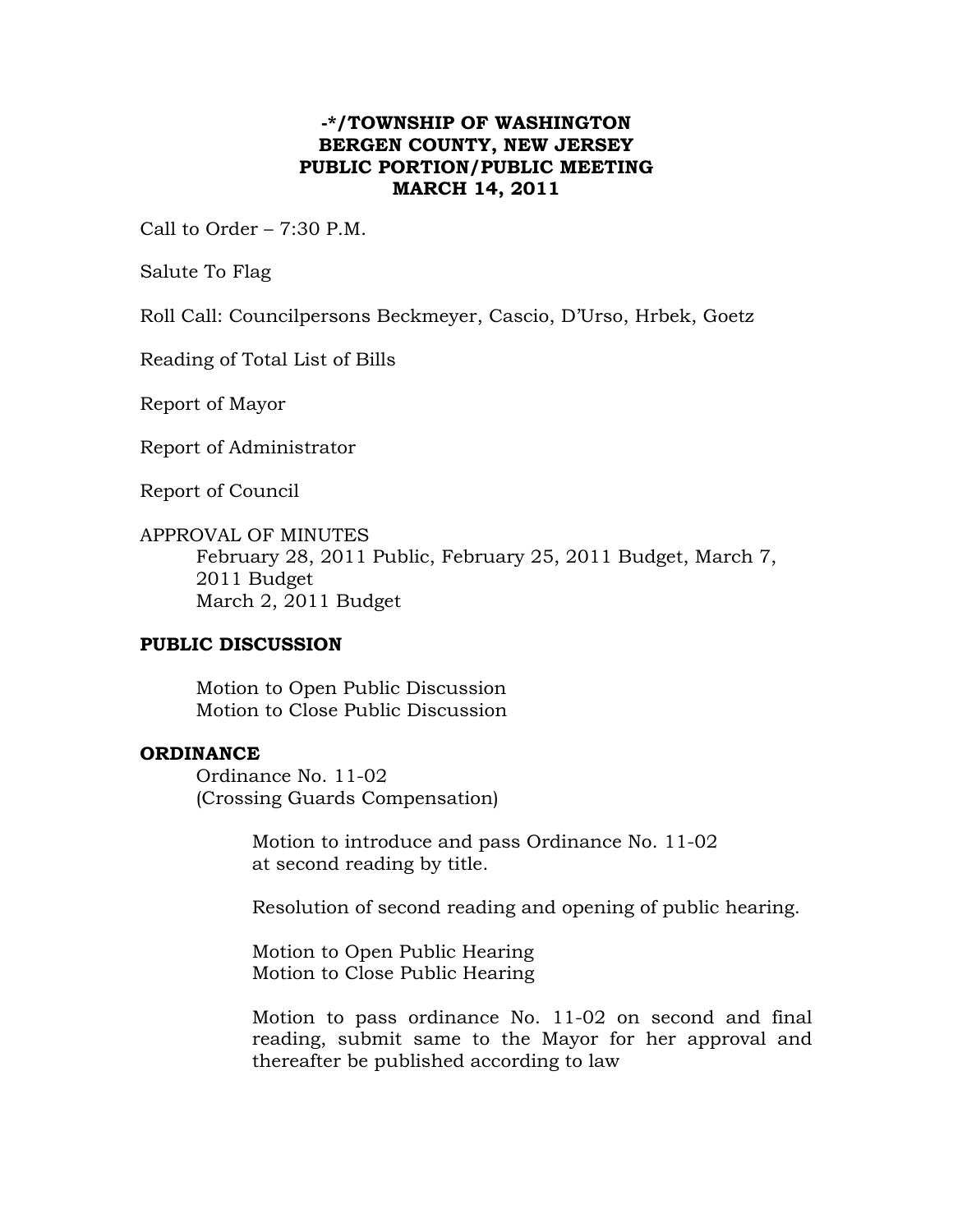Ordinance No. 11-05 ((Snow Removal Around Fire Hydrants)

> Motion to introduce and pass Ordinance No. 11-05 at second reading by title.

Resolution of second reading and opening of public hearing.

 Motion to Open Public Hearing Motion to Close Public Hearing

Motion to pass ordinance No. 11-05 on second and final reading, submit same to the Mayor for her approval and thereafter be published according to law

 Ordinance No. 11-03 (Possible) (Recreation Fees)

> Motion to introduce and pass Ordinance No. 11-03 at first reading by title.

 Resolution authorizing publication of Ordinance No. 11-03 and scheduling public hearing

 Ordinance No. 11-04 (Possible) (Table of Organization – Police Department)

> Motion to introduce and pass Ordinance No. 11-04 at first reading by title.

 Resolution authorizing publication of Ordinance No. 11-04 and scheduling public hearing

 Ordinance No. 11-06 (Possible) (Cell Tower Dimension Restriction)

> Motion to introduce and pass Ordinance No. 11-06 at first reading by title.

 Resolution authorizing publication of Ordinance No. 11-06 and scheduling public hearing